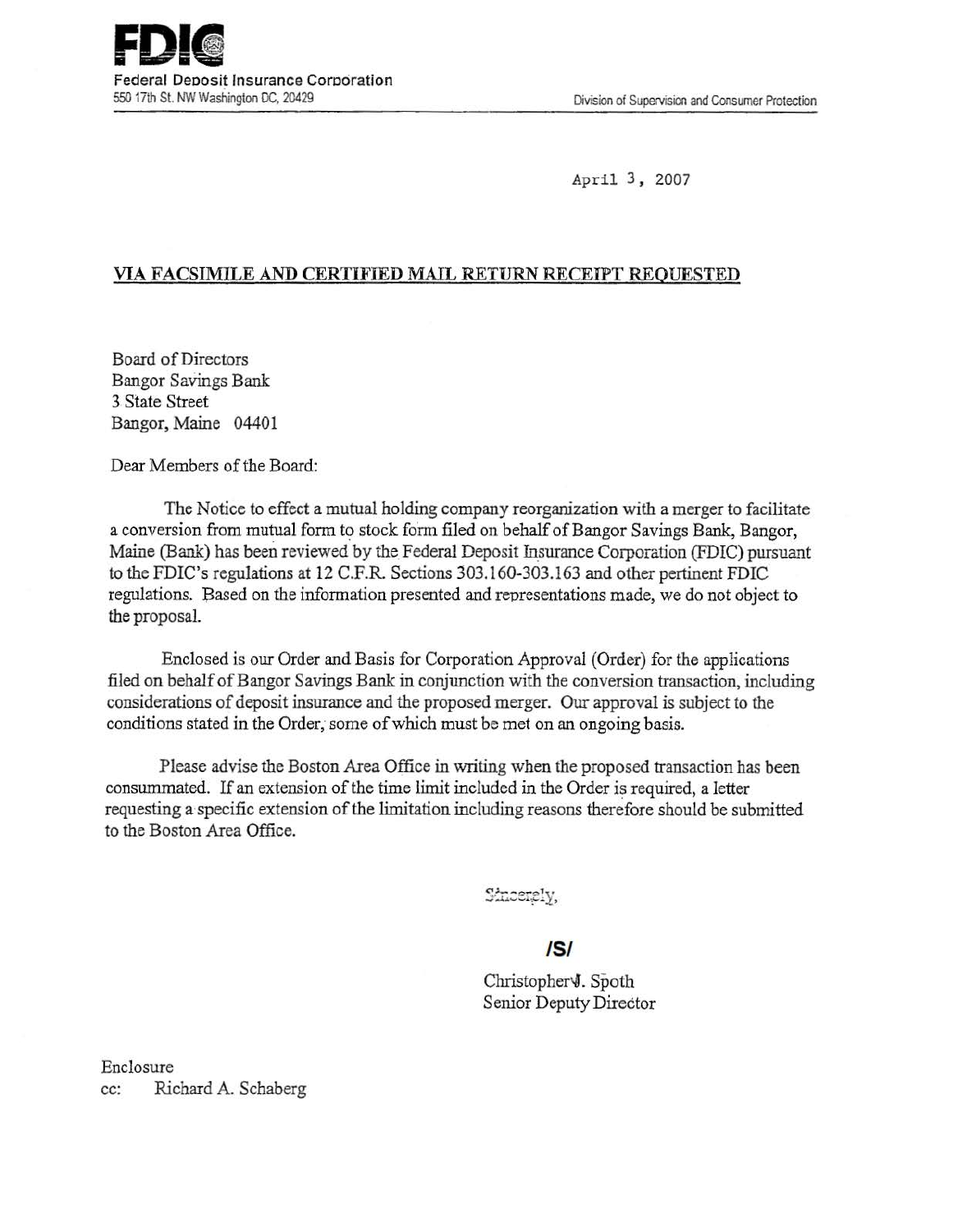Thacher Proffitt & Wood 1700 Pennsylvania A venue, NW *Suite* 800 Washington, DC 20006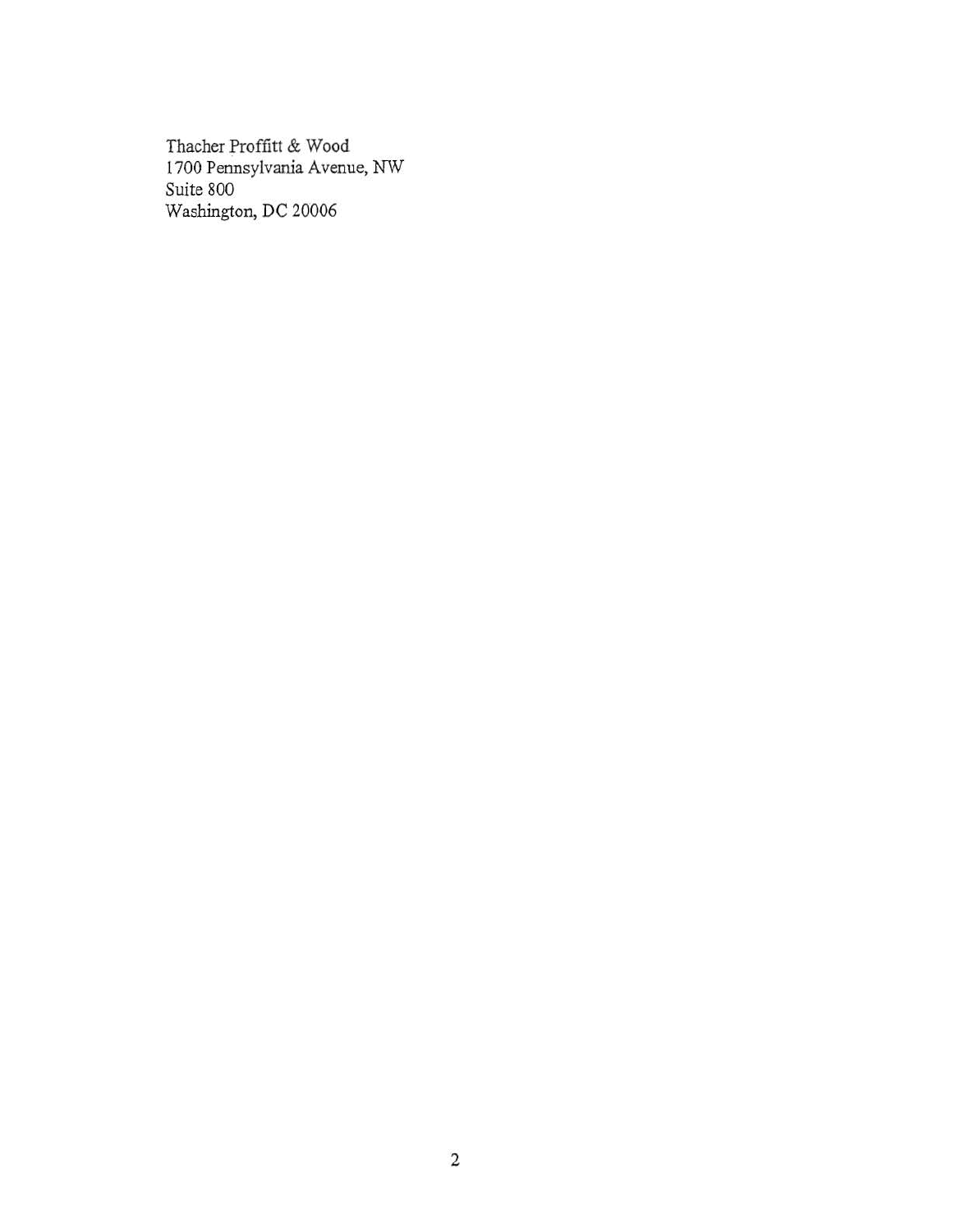#### FEDERAL DEPOSIT INSURANCE CORPORATION

## Bangor Savings Bank Bangor, Penobscot County, Maine

### Applications for Federal Deposit Insurance and Consent to Merge

### ORDER AND BASIS FOR CORPORATION APPROVAL

Pursuant to Section 5 and Section 18(c) and other provisions of the Federal Deposit Insurance Act (FDI Act), applications have been filed on behalf of Bangor Savings Bank, Bangor, Maine, (Mutual Bank), currently a state-chartered mutually-owned Deposit Insurance Fund member with total resources of \$2,001,980,000 and total deposits of \$1,482,849,000 as of December 31, 2006, for the FDIC's consent to merge with Bangor Savings Bank (in formation), Bangor, Maine (Stock Bank), a proposed new, interim, investor-owned Maine universal bank. Also, an application for federal deposit insurance for the Stock Bank has been filed.

This transaction is to effect the Mutual Bank's plan of reorganization which, solely to facilitate such undertaking, provides for:

- (1) Mutual Bank will establish Bangor Savings Bank (in formation), a Mainechartered universal bank (Stock Bank).
- (2) Mutual Bank will transfer substantially all of its assets and liabilities to the Stock Bank, including all insured liabilities, and Mutual Bank's name in exchange for all of the issued and outstanding shares of common stock of the Stock Bank
- (3) Mutual Bank will concurrently amend and restate *its* charter and \_bylaws pursuant to the Maine Banking Code to become the charter and bylaws of a Maine-chartered mutual holding company, to be known as Bangor Bancorp, MHC (the MHC), which will wholly own the Stock Bank.

Upon consununation of the reorganization, the deposits of the Bangor Savings Bank will continue to be insured under the Deposit Insurance Fund. However, due to the structure of the transaction, soecificallv. the transfer of assets and deposit liabilities, federal deposit insurance for the Stock Bank is necessary.

On the effective date of the Reorganization, the Stock Bank will be the wholly-owned subsidiary of the Mutual Holding Company. The Mutual Holding Company will be capitalized with approximately \$250,000. An application for the establishment of the Mutual Holding Company has been approved by the Federal Reserve Bank of Boston, and the universal stock bank charter was approved by the Maine Bureau of Financiai Institutions. The resultant bank will operate with the title of Bangor Savings Bank, Bangor, Maine. Following the consummation of the merger, the resultant bank will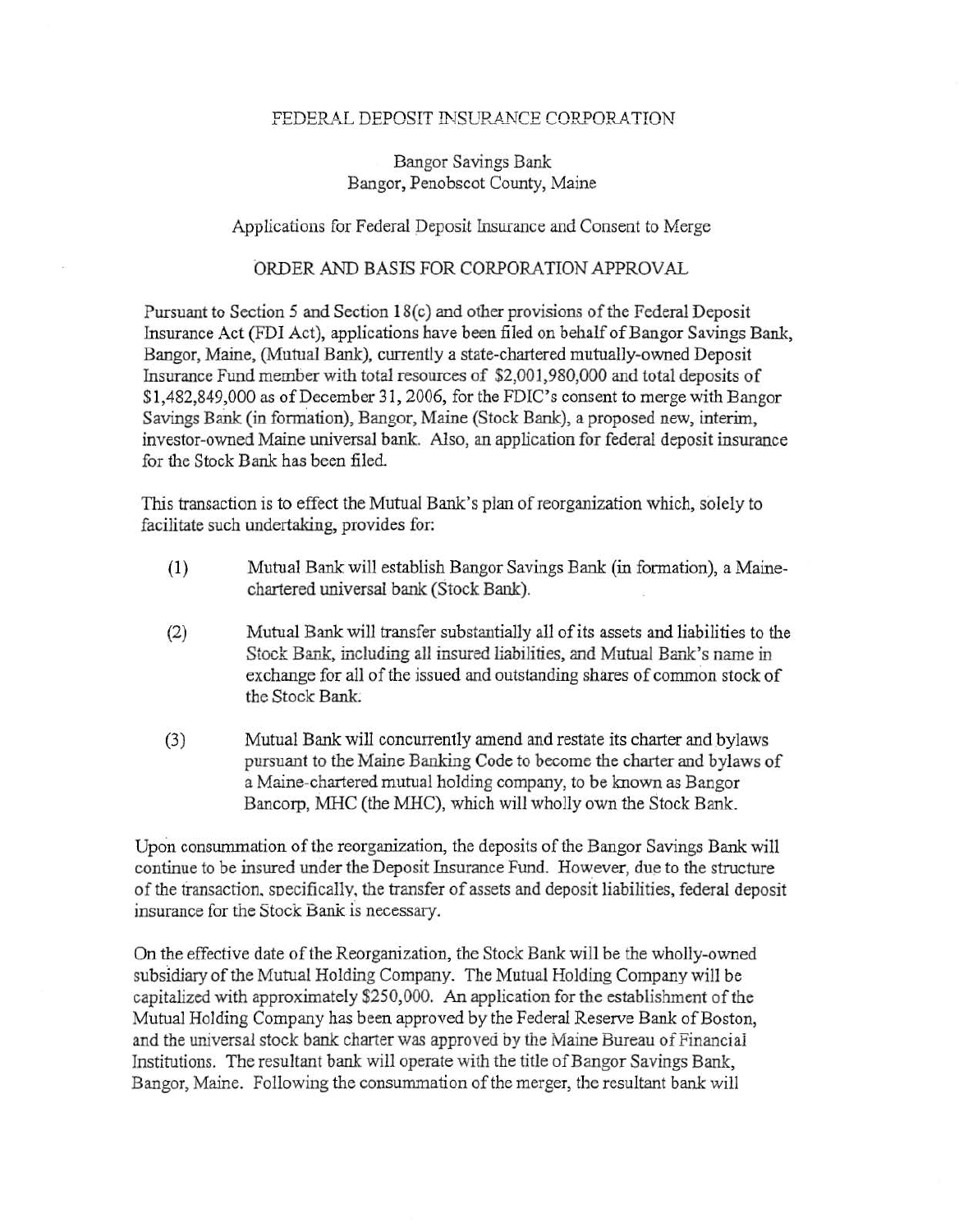operate the same banking business, with the same management, at the same locations now being served by the Mutual Bank. The proposed transaction, per se, will not alter the competitive structure of banking in the market served by the Mutual Bank. The resultant bank's principal office will be at 3 State Street, Bangor, Maine. Notice of the proposed transaction, in a form approved by the FDIC, has been published pursuant to the FDI Act.

A review of available information, including the Community Reinvestment Act ("CRA") Statement of the proponent, disclosed no inconsistencies with the purposes of the CRA. The resultant institution is expected to continue to meet the credit needs of its entire community, consistent with the safe and sound operation of the institution.

In connection with the applications, the FDIC has taken into consideration the financial and managerial resources and prospects of the proponent bank and the resultant bank, the bank's compliance with the Bank Secrecy Act, and the convenience and needs of the community to be served. In connection with the application for deposit insurance, the FDIC has taken into consideration the financial history and condition, adequacy of the capital structure, earnings prospects, general character and fitness of management, risk to the insurance fund, convenience and needs of the community, and consistency of corporate powers. Having found favorably on all statutory factors and having considered other relevant information, including the report on competitive factors furnished by the Attorney General of the United States, it is the FDIC's judgment that the applications should be and hereby are approved, subject to the following conditions:

- 1. That unless prior notice is provided to and non-objection is received from the FDIC, no shares of the stock of Bangor Savings Bank shall be sold, transferred or o:therwise disposed of, to any persons (including any Employee Stock Ownership Plan) other than Bangor Bancorp, MHC.
- 2. That, prior to a sale, transfer or other disposition of any shares of Bangor Savings Bank, by Bangor Bancorp, MHC to any person (including any Employee Stock) Ownership Plan), or a conversion of Bangor Bancorp, MHC to stock form, Bangor Savings Bank will provide written notification to the FDIC and provide the FDIC with copies of all documents filed with the state and Federal banking and/or securities regulators in connection with any sale, transfer, disposition or conversion:
- 3. That, should any shares of stock of Bangor Savings Bank or Bangor Bancorp, MHC, be issued to persons other than the Bangor Bancorp, MHC, any dividends waived by Bangor Bancorp, MHC, must be retained by Bangor Savings Bank and segregated, earmarked, or otherwise identified on its books and records; such amounts must be taken into account in any valuation of the institution and factored into the calculation used in establishing a fair and reasonable basis for exchanging shares in any subsequent conversion of the Bangor Bancorp, MHC to stock form; such amounts shall not be available for payment to or the value